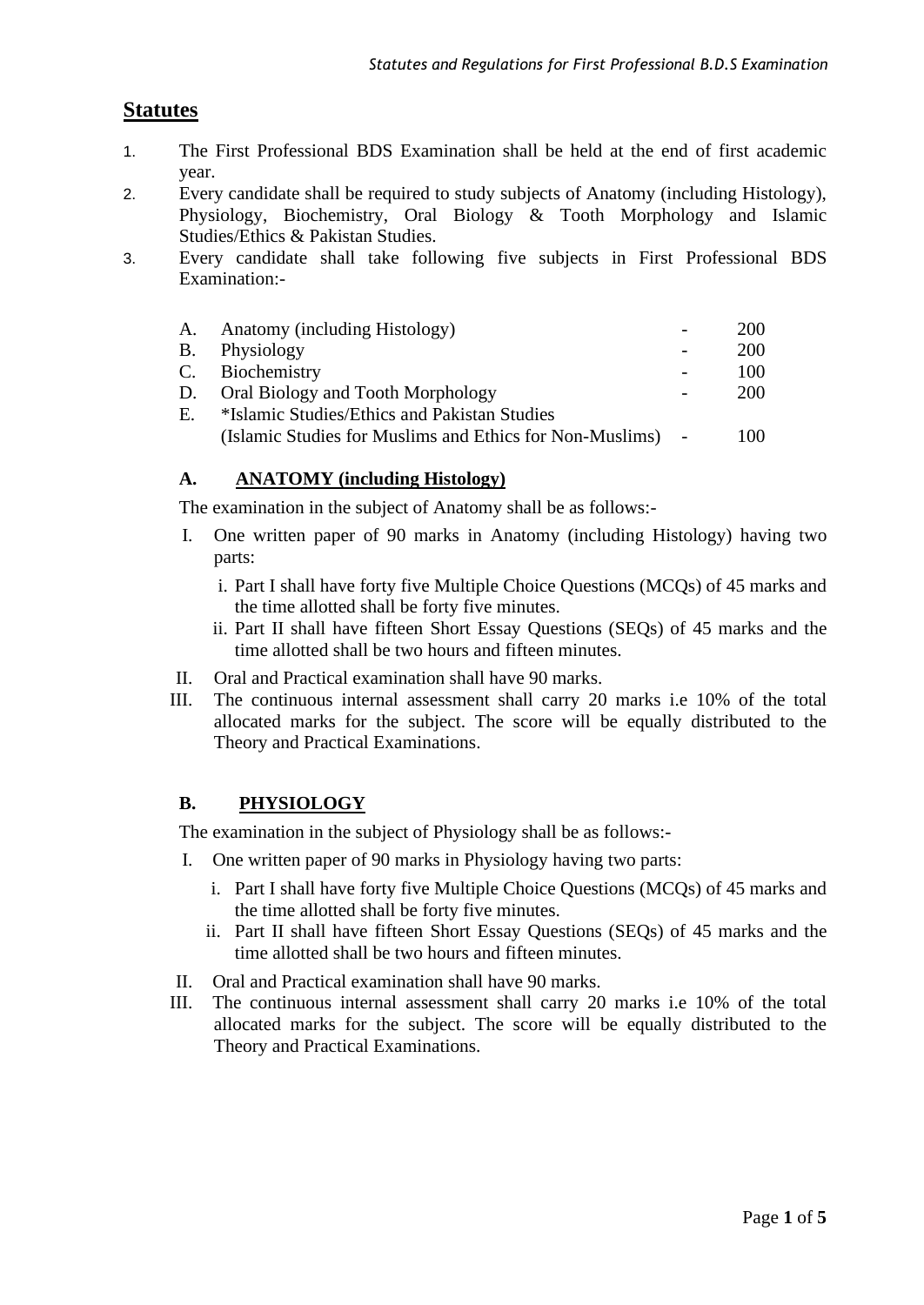## **C. BIOCHEMISTRY**

The examination in the subject of Biochemistry shall be as follows:-

- I. One written paper of 45 marks in Biochemistry having two parts:
	- i. Part I shall have twenty one Multiple Choice Questions (MCQs) of 21 marks and the time allotted shall be thirty minutes.
	- ii. Part II shall have eight Short Essay Questions (SEQs) of 24 marks and the time allotted shall be two hours.
- II. Oral and Practical examination shall have 45 marks.
- III. The continuous internal assessment shall carry 10 marks i.e 10% of the total allocated marks for the subject. The score will be equally distributed to the Theory and Practical Examinations.

### **D. ORAL BIOLOGY AND TOOTH MORPHOLOGY**

The examination in the subject of Oral Biology and Tooth Morphology shall be as follows:-

- I. One written paper of 90 marks in Oral Biology and Tooth Morphology having two parts:
	- i. Part I shall have forty five Multiple Choice Questions (MCQs) of 45 marks and the time allotted shall be forty five minutes.
	- ii. Part II shall have fifteen Short Essay Questions (SEQs) of 45 marks and the time allotted shall be two hours and fifteen minutes.
- II. Oral and Practical examination shall have 90 marks.
- III. The continuous internal assessment shall carry 20 marks i.e 10% of the total allocated marks for the subject. The score will be equally distributed to the Theory and Practical Examinations.

### **E. ISLAMIC STUDIES/ETHICS AND PAKISTAN STUDIES (IPS)**

The examination in Islamic Studies/Ethics and Pakistan Studies shall be as follows:-

- I. One written paper of 100 marks in Islamic Studies/Ethics and Pakistan Studies having two components:
	- i. Islamic Studies/Ethics component having 60 marks, three (3) Long Essay Questions (LEQs) to be attempted out of five (5) Long Essay Questions (LEQs).
	- ii. Pakistan Studies component having 40 marks, two (2) Long Essay Questions (LEQs) to be attempted out of four (4) Long Essay Questions (LEQs).

**Note:** Islamic Studies for Muslims, and Ethics for Non-Muslims candidates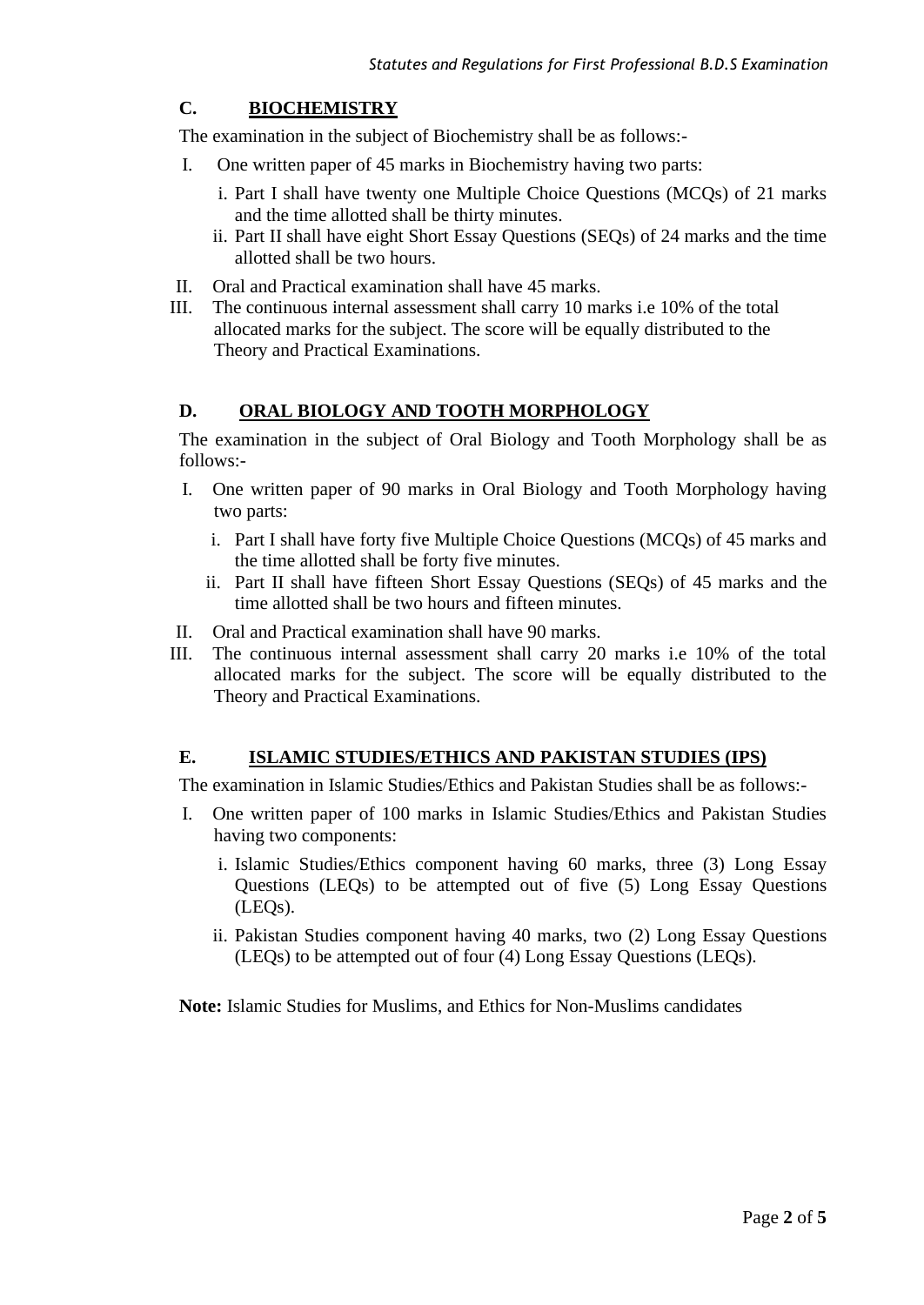4. The marks distribution in each subject is given in Table 1:

| <b>Subject</b>          |             | <b>Theory</b> | <b>Practical</b>    |            | <b>Total</b> |
|-------------------------|-------------|---------------|---------------------|------------|--------------|
|                         | Part I MCO  | 45 Marks      | Oral and Practical  | 90 Marks   |              |
| <b>Anatomy</b>          | Part II SEQ | 45 Marks      | Internal assessment | 10 Marks   |              |
| (Including              | Internal    |               |                     |            |              |
| <b>Histology</b> )      | Assessment  | 10 Marks      |                     |            |              |
|                         |             | 100           |                     | 100        | 200          |
|                         | Part I MCQ  | 45 Marks      | Oral and Practical  | 90 Marks   |              |
|                         | Part II SEQ | 45 Marks      | Internal assessment | 10 Marks   |              |
| <b>Physiology</b>       | Internal    |               |                     |            |              |
|                         | Assessment  | 10 Marks      |                     |            |              |
|                         |             | <b>100</b>    |                     | <b>100</b> | 200          |
|                         | Part I MCQ  | 21 Marks      | Oral and Practical  | 45 Marks   |              |
|                         | Part II SEQ | 24 Marks      | Internal assessment | 5 Marks    |              |
| <b>Biochemistry</b>     | Internal    |               |                     |            |              |
|                         | Assessment  | 5 Marks       |                     |            |              |
|                         |             | 50            |                     | 50         | 100          |
|                         | Part I MCQ  | 45 Marks      | Oral and Practical  | 90 Marks   |              |
| <b>Oral Biology and</b> | Part II SEQ | 45 Marks      | Internal assessment | 10 Marks   |              |
| <b>Tooth Morphology</b> | Internal    |               |                     |            |              |
|                         | Assessment  | 10 Marks      |                     |            |              |
|                         |             | <b>100</b>    |                     | <b>100</b> | 200          |
|                         |             | <b>Total</b>  |                     |            | 700 Marks    |

### **Table 1**

| <i><b>*Islamic Studies/</b></i>              | <b>Islamic</b><br><b>Studies/Ethics</b><br>3 LEQs to be<br>attempted out<br>of 5 LEQ <sub>s</sub> | 60 Marks   |
|----------------------------------------------|---------------------------------------------------------------------------------------------------|------------|
| <b>Ethics and</b><br><b>Pakistan Studies</b> | <b>Pakistan</b><br><b>Studies</b><br>2 LEQs to be<br>attempted out                                | 40 Marks   |
|                                              | of 4 LEQ <sub>s</sub>                                                                             | <b>100</b> |

- 5. The medium of Examinations shall be English with option to attempt questions for Islamic Studies/Ethics and Pakistan Studies in Urdu.
- 6. No grace marks should be allowed in any examination or practical under any guise or name.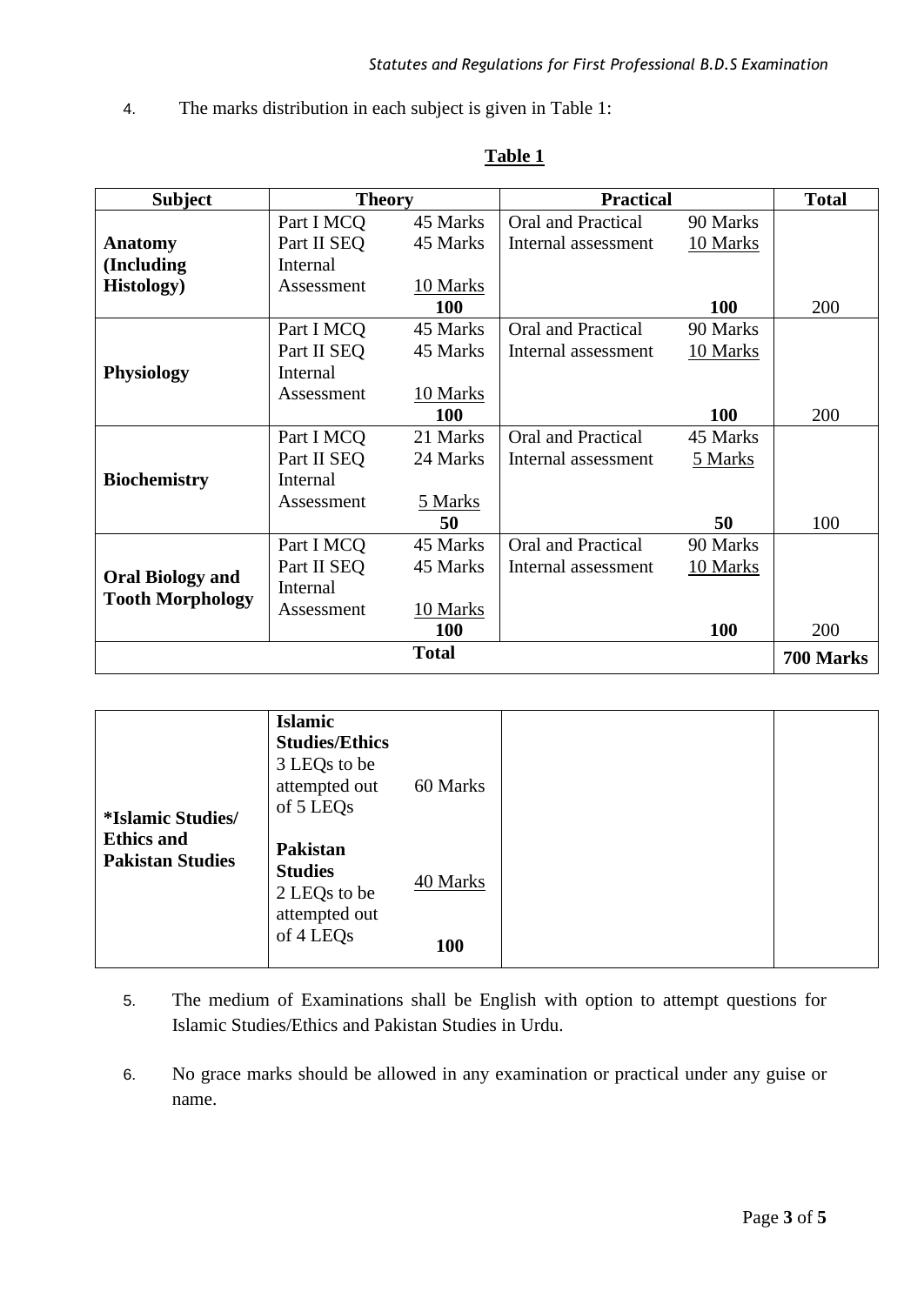# **Regulations:**

- 1. This examination shall be open to any student who:
	- a. has been enrolled/registered and completed one academic year preceding the first professional examination in a constituent/affiliated College of the University.
	- b. has his/her name submitted to the Controller of Examinations, for the purpose of examination, by the Principal of the College in which he / she is enrolled.
	- c. has his/her marks of internal assessment in all the subjects sent to the Controller of Examinations by the Principal of the College alongwith the admission forms.
	- d. produces the following certificates duly verified by the Principal of his / her College:
		- (i) of good character;
		- (ii) of having attended not less than three-fourth (75%) of the full course of lectures delivered and practical conducted in each of the subjects of the Examination.

The Chairman of the College Academic Council / Principal of the College may condone for valid reasons deficiency up to 5% of lectures in written papers and 5% in practical. Candidates falling short of lectures or practical shall not be admitted to the examination but may be permitted to appear at the next examination if they attend 75% of the lectures delivered and practicals conducted up to the commencement of the next examination by remaining on the rolls of a College as regular student.

- e. The detainee students shall complete all the academic requirements including attendance in the year of detention like promoted students enrolled in the class.
- 2. The minimum number of marks required to pass this examination for each subject shall be fifty percent (50%) in written and fifty percent (50%) in the oral  $\&$  practical examination and fifty percent (50%) in aggregate, independently and concomitantly at one and the same time.

However, the minimum number of marks required to pass the examination for Islamic Studies/Ethics and Pakistan Studies shall be thirty three percent (33%) in aggregate.

\***Note:**

- i. Islamic Studies/Ethics and Pakistan Studies can be cleared any time before passing the Final Professional Examination.
- ii. The marks of Islamic Studies/Ethics and Pakistan Studies shall not contribute towards the total marks of the Professional Examination and determination of position.
- 3. Candidates who secure eighty five percent (85%) or above marks in any subject shall be declared to have passed "with distinction" in that subject and no candidate who does not pass in all the subjects of the First Professional BDS Examination as a whole at one and the same time shall be declared to have passed "with distinction" in any subject.
- 4. A candidate failing in one or more subject of the annual examination shall be provisionally allowed to join second professional class till the commencement of supplementary examinations. The candidate, however, shall have to pass the failed subjects in this supplementary examination failing which he / she shall be detained in the first professional. Under no circumstances, a candidate shall be promoted to the